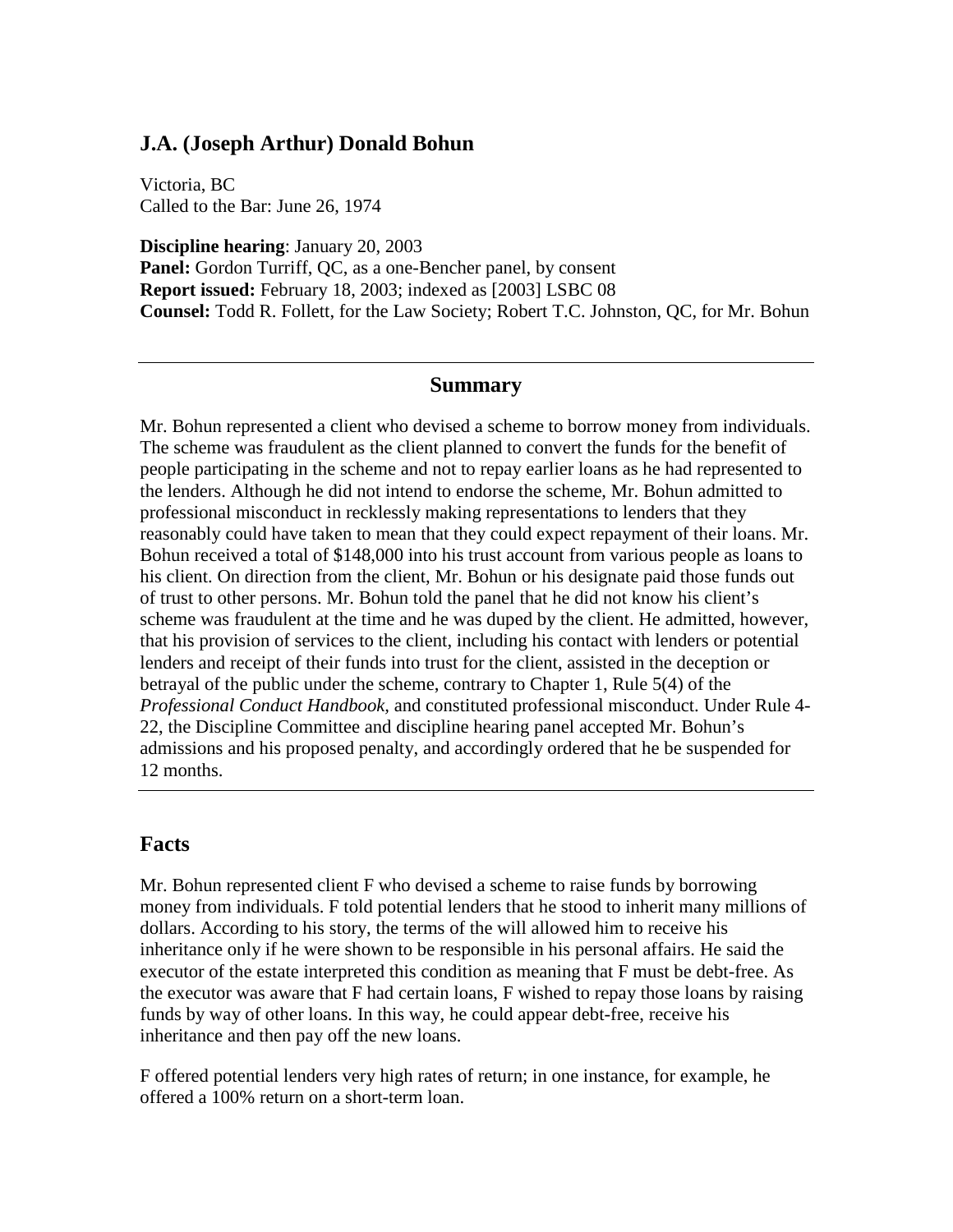F's scheme was fraudulent; he planned to convert the funds raised for use of persons benefiting from his scheme and not to repay earlier loans as he had told the lenders.

Mr. Bohun received \$98,000 from one lender, Mr. B, between late 1997 and early 1998 and \$32,000 from another lender, Mr. C, in early 1998. As part of his services to F in relation to these loans, Mr. Bohun met with three lenders, including Mr. B and Mr. C, to discuss the F scheme. Mr. Bohun told the hearing panel that, although he did not intend to endorse the F scheme, he made certain representations to the lenders that they could reasonably have taken to mean that they could expect repayment of their loans. Mr. Bohun admitted that he made these representations recklessly.

Mr. Bohun received a total of \$148,000 into his trust account from various people as loans to his client. On direction from F, Mr. Bohun or his designate paid those funds out of trust to other persons. Mr. Bohun did not receive or benefit from any of the funds himself. He told the discipline hearing panel that he was duped by his client and did not know at the time that F's scheme was fraudulent. He admitted that he ought to have known that the scheme was a deception or betrayal of the public.

## **Admissions and penalty**

Mr. Bohun admitted that his provision of services to F, including his contact with lenders or potential lenders and receipt of their funds into trust for F, assisted in the deception or betrayal of the public under F's scheme, contrary to Chapter 1, Rule 5(4) of the *Professional Conduct Handbook,* and constituted professional misconduct.

Chapter 1 of the *Handbook* (Canons of Legal Ethics), Rule 5(4), states:

*No client is entitled to receive, nor should any lawyer render any service or advice involving disloyalty to the state, or disrespect for the judicial office, or the corruption of any persons exercising a public or private trust, or deception or betrayal of the public.*

Mr. Bohun further admitted that he recklessly made certain representations to lenders that led them to believe their loans would be repaid, and that this conduct constituted professional misconduct.

Pursuant to Rule 4-22, the Discipline Committee and the hearing panel accepted Mr. Bohun's admissions of professional misconduct and his proposed disciplinary action. The panel accordingly ordered that he be suspended for 12 months, effective February 19, 2003.

The panel noted that it was not possible to rationalize the 12-month suspension of Mr. Bohun (which the panel considered appropriate) with the nine-month suspension imposed on another respondent in [2001] LSBC 16 (see *Discipline Case Digest* 02/15) in which the respondent had been " … prepared to in effect blackmail a former client who was also his ex-wife, for personal gain." The panel believed the suspension of the respondent in that case to have been an inadequate penalty.